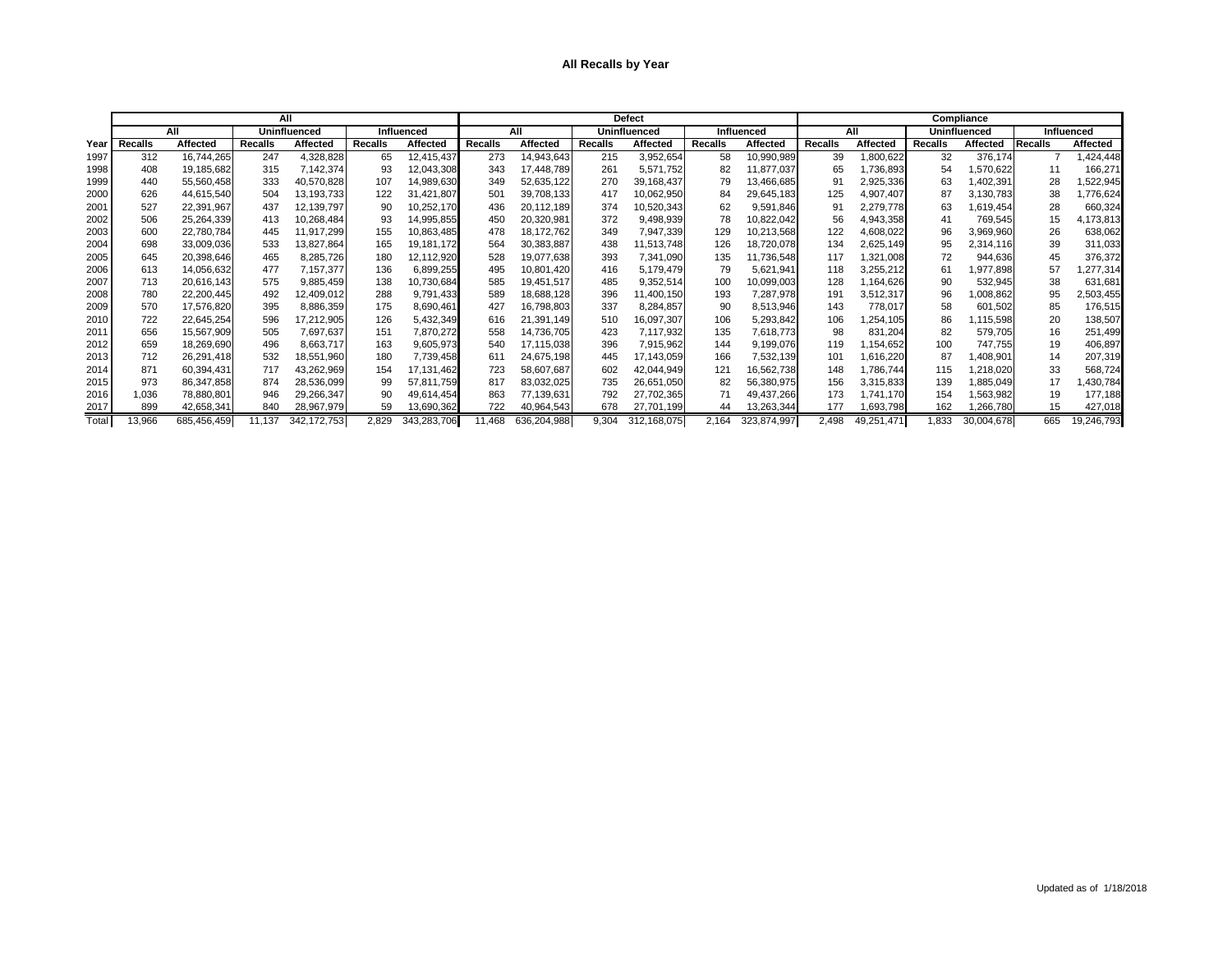|       |                |                 |                | <b>All</b>          |                |                   |                |                 |                | <b>Defect</b>   |                |                   | <b>Compliance</b> |                 |                     |                 |                |                 |  |  |
|-------|----------------|-----------------|----------------|---------------------|----------------|-------------------|----------------|-----------------|----------------|-----------------|----------------|-------------------|-------------------|-----------------|---------------------|-----------------|----------------|-----------------|--|--|
|       |                | All             |                | <b>Uninfluenced</b> |                | <b>Influenced</b> |                | All             |                | Uninfluenced    |                | <b>Influenced</b> | All               |                 | <b>Uninfluenced</b> |                 | Influenced     |                 |  |  |
| Year  | <b>Recalls</b> | <b>Affected</b> | <b>Recalls</b> | Affected            | <b>Recalls</b> | <b>Affected</b>   | <b>Recalls</b> | <b>Affected</b> | <b>Recalls</b> | <b>Affected</b> | <b>Recalls</b> | <b>Affected</b>   | <b>Recalls</b>    | <b>Affected</b> | <b>Recalls</b>      | <b>Affected</b> | <b>Recalls</b> | <b>Affected</b> |  |  |
| 1997  | 265            | 14,712,658      | 212            | 3,940,781           | 53             | 10,771,877        | 237            | 14,519,589      | 188            | 3,773,171       | 49             | 10,746,418        | 28                | 193,069         | 24                  | 167,610         | 4              | 25,459          |  |  |
| 1998  | 365            | 17,146,878      | 280            | 6,034,643           | 85             | 1,112,235         | 304            | 15,535,371      | 228            | 4,527,647       | 76             | 11,007,724        | 61                | 1,611,507       | 52                  | 1,506,996       |                | 104,511         |  |  |
| 1999  | 395            | 19,376,291      | 298            | 7,727,007           | 97             | 1,649,284         | 312            | 16,506,436      | 240            | 6,348,471       | 72             | 10,157,965        | 83                | 2,869,855       | 58                  | 1,378,536       | 25             | ,491,319        |  |  |
| 2000  | 541            | 24,636,743      | 443            | 12,109,060          | 98             | 12,527,683        | 432            | 20,012,869      | 357            | 8,979,092       | 75             | 11,033,777        | 109               | 4,623,874       | 86                  | 3,129,968       | 23             | ,493,906        |  |  |
| 2001  | 453            | 13,626,263      | 376            | 10,087,582          | 77             | 3,538,681         | 379            | 1,845,190       | 322            | 8,833,836       | 57             | 3,011,354         | 74                | 1,781,073       | 54                  | ,253,746        | 20             | 527,327         |  |  |
| 2002  | 434            | 18,435,673      | 347            | 8,428,887           | 87             | 0,006,786         | 385            | 17,564,390      | 310            | 7,715,669       | 75             | 9,848,721         | 49                | 871,283         | 37                  | 713,218         | 12             | 158,065         |  |  |
| 2003  | 527            | 19,062,913      | 398            | 10,106,570          | 129            | 8,956,343         | 429            | 15,318,677      | 311            | 6,703,359       | 118            | 8,603,463         | 98                | 3,744,236       | 87                  | 3,403,211       | 11             | 341,025         |  |  |
| 2004  | 600            | 30,806,580      | 459            | 11,776,617          | 141            | 19,029,963        | 493            | 28,358,599      | 375            | 9,516,758       | 118            | 18,691,780        | 107               | 2,447,981       | 84                  | 2,259,859       | 23             | 188,122         |  |  |
| 2005  | 562            | 18,962,510      | 406            | 7,144,357           | 156            | 1,818,153         | 472            | 18,170,464      | 346            | 6,637,314       | 126            | 11,533,150        | 90                | 792,046         | 60                  | 507,043         | 30             | 285,003         |  |  |
| 2006  | 490            | 11,203,534      | 395            | 5,048,886           | 95             | 6,154,648         | 415            | 8,741,175       | 341            | 3,199,985       | 74             | 5,541,190         | 75                | 2,462,359       | 54                  | ,848,901        | 21             | 613,458         |  |  |
| 2007  | 587            | 14,816,417      | 485            | 5,723,710           | 102            | 9,092,707         | 502            | 14, 147, 352    | 408            | 5,506,005       | 94             | 8,641,347         | 85                | 669,065         | 77                  | 217,705         | 8              | 451,360         |  |  |
| 2008  | 683            | 10,207,696      | 412            | 3,525,247           | 271            | 6,682,449         | 528            | 8,268,650       | 337            | 2,780,964       | 191            | 5,487,686         | 155               | 1,939,046       | 75                  | 744,283         | 80             | ,194,763        |  |  |
| 2009  | 491            | 16,125,894      | 337            | 8,034,580           | 154            | 8,091,314         | 369            | 15,439,188      | 287            | 7,442,272       | 82             | 7,996,916         | 122               | 686,706         | 50                  | 592,308         | 72             | 94,398          |  |  |
| 2010  | 647            | 19,691,419      | 527            | 14,309,503          | 120            | 5,381,916         | 561            | 18,509,824      | 458            | 13,248,247      | 103            | 5,261,577         | 86                | 1,181,595       | 69                  | ,061,256        | 17             | 120,339         |  |  |
| 2011  | 597            | 13,612,039      | 451            | 6,586,549           | 146            | 7,025,490         | 504            | 12,942,835      | 373            | 6,168,676       | 131            | 6,774,159         | 93                | 669,204         | 78                  | 417,873         | 15             | 251,331         |  |  |
| 2012  | 582            | 16,486,229      | 435            | 6,981,502           | 147            | 9,504,727         | 486            | 15,547,061      | 346            | 6,370,130       | 140            | 9,176,931         | 96                | 939,168         | 89                  | 611,372         |                | 327,796         |  |  |
| 2013  | 629            | 20,260,191      | 463            | 13,145,878          | 166            | 7,114,313         | 544            | 19,323,699      | 386            | 12,347,213      | 158            | 6,976,486         | 85                | 936,492         | 77                  | 798,665         | 8              | 137,827         |  |  |
| 2014  | 773            | 50,056,990      | 650            | 41,236,806          | 123            | 8,820,184         | 656            | 48,873,240      | 544            | 40,053,477      | 112            | 8,819,763         | 117               | 1,183,750       | 106                 | ,183,329        |                | 421             |  |  |
| 2015  | 865            | 49,899,294      | 788            | 27,087,905          | 77             | 22,811,389        | 730            | 47,787,129      | 658            | 25,388,778      | 72             | 22,398,351        | 135               | 2,112,165       | 130                 | ,699,127        |                | 413,038         |  |  |
| 2016  | 924            | 53,006,071      | 862            | 22,456,835          | 62             | 30,549,236        | 780            | 51,472,469      | 719            | 20,987,271      | 61             | 30,485,198        | 144               | 1,533,602       | 143                 | ,469,564        |                | 64,038          |  |  |
| 2017  | 813            | 30,732,703      | 764            | 24,342,281          | 49             | 6,390,422         | 653            | 29,801,797      | 612            | 23,638,453      | 41             | 6,163,344         | 160               | 930,906         | 152                 | 703,828         | 8              | 227,078         |  |  |
| Total | 12,223         | 482,864,986     | 9,788          | 255,835,186         | 2,435          | 227,029,800       | 10,171         | 448,686,004     | 8,146          | 230, 166, 788   | 2,025          | 218,357,300       | 2,052             | 34,178,982      | 1,642               | 25,668,398      | 410            | 8,510,584       |  |  |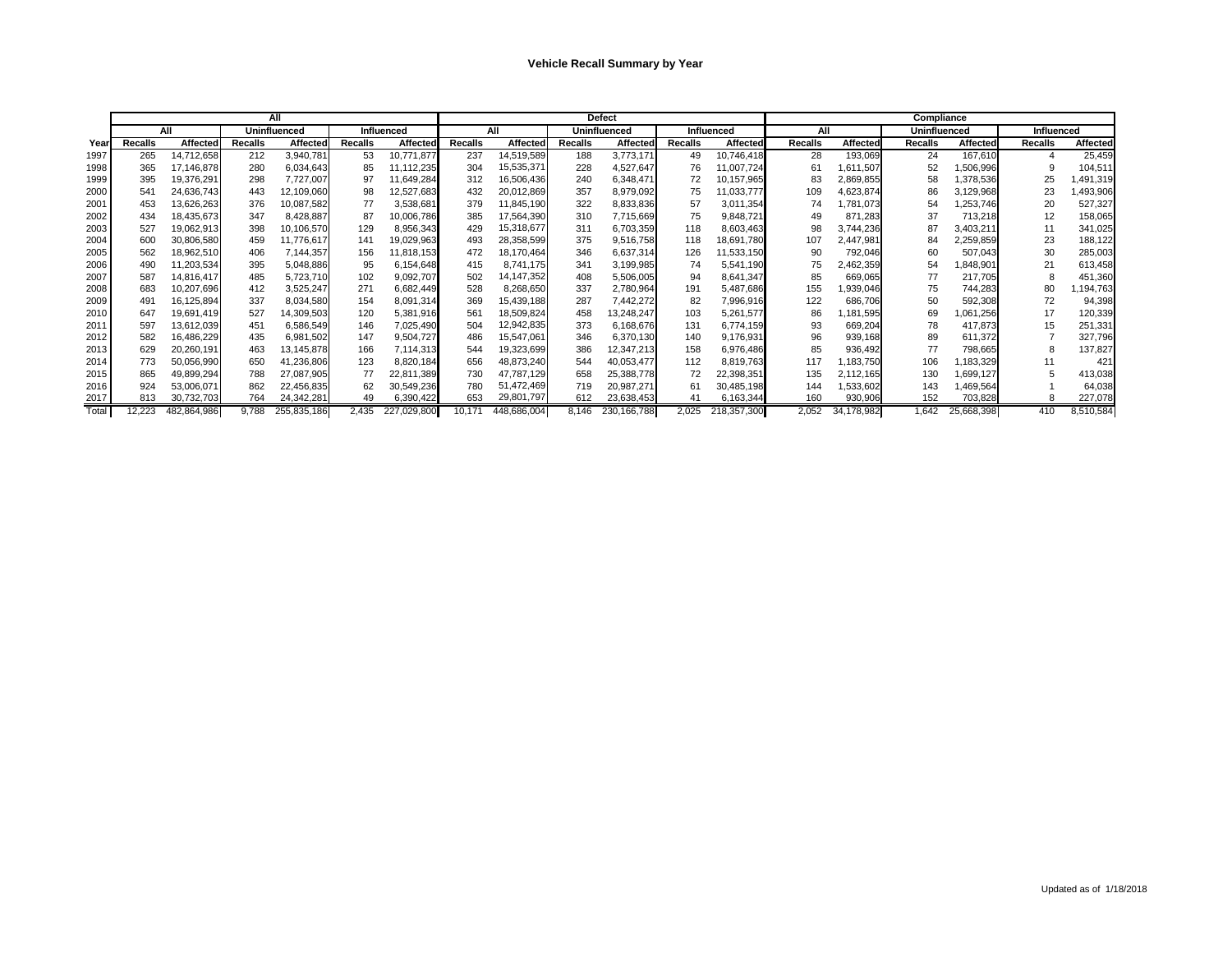## **Equipment Recall Summary by Year**

|       |                |                 |                     | All              |     |                   |                |                 |         | <b>Defect</b>   |                | Compliance        |                |                  |                     |                 |                   |                 |  |
|-------|----------------|-----------------|---------------------|------------------|-----|-------------------|----------------|-----------------|---------|-----------------|----------------|-------------------|----------------|------------------|---------------------|-----------------|-------------------|-----------------|--|
|       | All            |                 | <b>Uninfluenced</b> |                  |     | <b>Influenced</b> |                | All             |         | Uninfluenced    |                | <b>Influenced</b> | All            |                  | <b>Uninfluenced</b> |                 | <b>Influenced</b> |                 |  |
| Year  | <b>Recalls</b> | <b>Affected</b> | <b>Recalls</b>      | Affected Recalls |     | <b>Affected</b>   | <b>Recalls</b> | <b>Affected</b> | Recalls | <b>Affected</b> | <b>Recalls</b> | <b>Affected</b>   | <b>Recalls</b> | Affected Recalls |                     | <b>Affected</b> | <b>Recalls</b>    | <b>Affected</b> |  |
| 1997  | 34             | 388,134         | 25                  | 177,987          | 9   | 210,147           | 33             | 387,978         | 25      | 177,987         | 8              | 209,991           |                | 156              | 0                   |                 |                   | 156             |  |
| 1998  | 35             | 513,239         | 29                  | 424,072          | 6   | 89,167            | 33             | 461,759         | 28      | 392,446         |                | 69,313            |                | 51,480           |                     | 31,626          |                   | 19,854          |  |
| 1999  | 33             | 33,851,801      | 26                  | 32,830,936       |     | ,020,865          | 29             | 33,796,543      | 25      | 32,807,304      |                | 989,239           |                | 55,258           |                     | 23,632          | З                 | 31,626          |  |
| 2000  | 73             | 1,182,952       | 55                  | 1,071,308        | 18  | 111,644           | 61             | 118,570         | 55      | ,071,308        | 6              | 47,262            | 12             | 64,382           |                     |                 | 12                | 64,382          |  |
| 2001  | 56             | 1,028,192       | 47                  | 894,272          | 9   | 133,920           | 45             | 586,621         | 42      | 563,039         | 3              | 23,582            | 11             | 441,571          | 5                   | 331,233         | 6                 | 110,338         |  |
| 2002  | 51             | 1,104,284       | 49                  | ,049,893         |     | 54,391            | 51             | ,104,284        | 49      | ,049,893        |                | 54,391            |                |                  |                     |                 |                   |                 |  |
| 2003  | 60             | 1,373,197       | 40                  | 097,098. ا       | 20  | 276,099           | 43             | 630,758         | 34      | 532,159         |                | 98,599            | 17             | 742,439          | 6                   | 564,939         | 11                | 177,500         |  |
| 2004  | 78             | 1,273,691       | 55                  | 1,124,108        | 23  | 149,583           | 58             | ,102,432        | 50      | 1,074,134       |                | 28,298            | 20             | 171,259          |                     | 49,974          | 15                | 121,285         |  |
| 2005  | 71             | 1,088,242       | 48                  | 804,914          | 23  | 283,328           | 49             | 648,026         | 41      | 456,067         | 8              | 191,959           | 22             | 440,216          |                     | 348,847         | 15                | 91,369          |  |
| 2006  | 96             | 2,133,644       | 56                  | ,456,313         | 40  | 677,331           | 59             | I,468,717       | 55      | ,455,242        |                | 13,475            | 37             | 664,927          |                     | 1,071           | 36                | 663,856         |  |
| 2007  | 108            | 1,760,379       | 78                  | ,526,717         | 30  | 233,662           | 73             | 1,552,982       | 72      | ,497,982        |                | 55,000            | 35             | 207,397          | 6                   | 28,735          | 29                | 178,662         |  |
| 2008  | 66             | 2,630,738       | 50                  | 1,321,754        | 16  | ,308,984          | 48             | 311,542,        | 47      | ,311,250        |                | 292               | 18             | 319,196,         |                     | 10,504          | 15                | 308,692         |  |
| 2009  | 64             | 750,794         | 47                  | 659,693          | 17  | 91,101            | 49             | 667,196         | 44      | 658.157         |                | 9,039             | 15             | 83,598           |                     | 1,536           | 12                | 82,062          |  |
| 2010  | 55             | 2,843,584       | 49                  | 2,793,151        | 6   | 50,433            | 47             | 2,803,408       | 44      | 2,771,143       |                | 32,265            |                | 40,176           | 5                   | 22,008          | 3                 | 18,168          |  |
| 2011  | 54             | 625,545         | 50                  | 575,010          | 4   | 50,535            | 51             | 604,075         | 48      | 553,708         |                | 50,367            |                | 21,470           |                     | 21,302          |                   | 168             |  |
| 2012  | 55             | 575,584         | 41                  | 523,219          | 14  | 52,365            | 40             | 488,962         | 36      | 466,817         |                | 22.145            | 15             | 86,622           |                     | 56,402          | 10                | 30,220          |  |
| 2013  | 69             | 4,526,541       | 56                  | 3,940,577        | 13  | 585,964           | 58             | 3,931,549       | 50      | 3,375,896       |                | 555,653           | 11             | 594,992          | 6                   | 564,681         | $\mathbf{b}$      | 30,311          |  |
| 2014  | 79             | 2,121,305       | 55                  | ,686,566         | 24  | 434,739           | 57             | 1,771,149       | 52      | ,685,872        |                | 85,277            | 22             | 350,156          | 3                   | 694             | 19                | 349,462         |  |
| 2015  | 91             | 35,792,219      | 73                  | 937,030          | 18  | 34,855,189        | 76             | 34,692,644      | 67      | 800,020         | 9              | 33,892,624        | 15             | ,099,575         |                     | 137,010         |                   | 962,565         |  |
| 2016  | 91             | 25,303,256      | 68                  | 6,307,544        | 23  | 18,995,712        | 72             | 25,201,060      | 62      | 6,248,992       | 10             | 18,952,068        | 19             | 102,196          | 6                   | 58,552          | 13                | 43,644          |  |
| 2017  | 72             | 10,552,691      | 64                  | 3,428,224        | 8   | 7,124,467         | 61             | 10,511,506      | 58      | 3,411,506       | 3              | 7,100,000         | 11             | 41,185           | 6                   | 16,718          | 5                 | 24,467          |  |
| Total | 1,391          | 131,420,012     | 061, ا              | 64,630,386       | 330 | 66,789,626        | 1,093          | 124,841,761     | 984     | 62,360,922      | 109            | 62,480,839        | 298            | 6,578,251        | 77                  | 2,269,464       | 221               | 4,308,787       |  |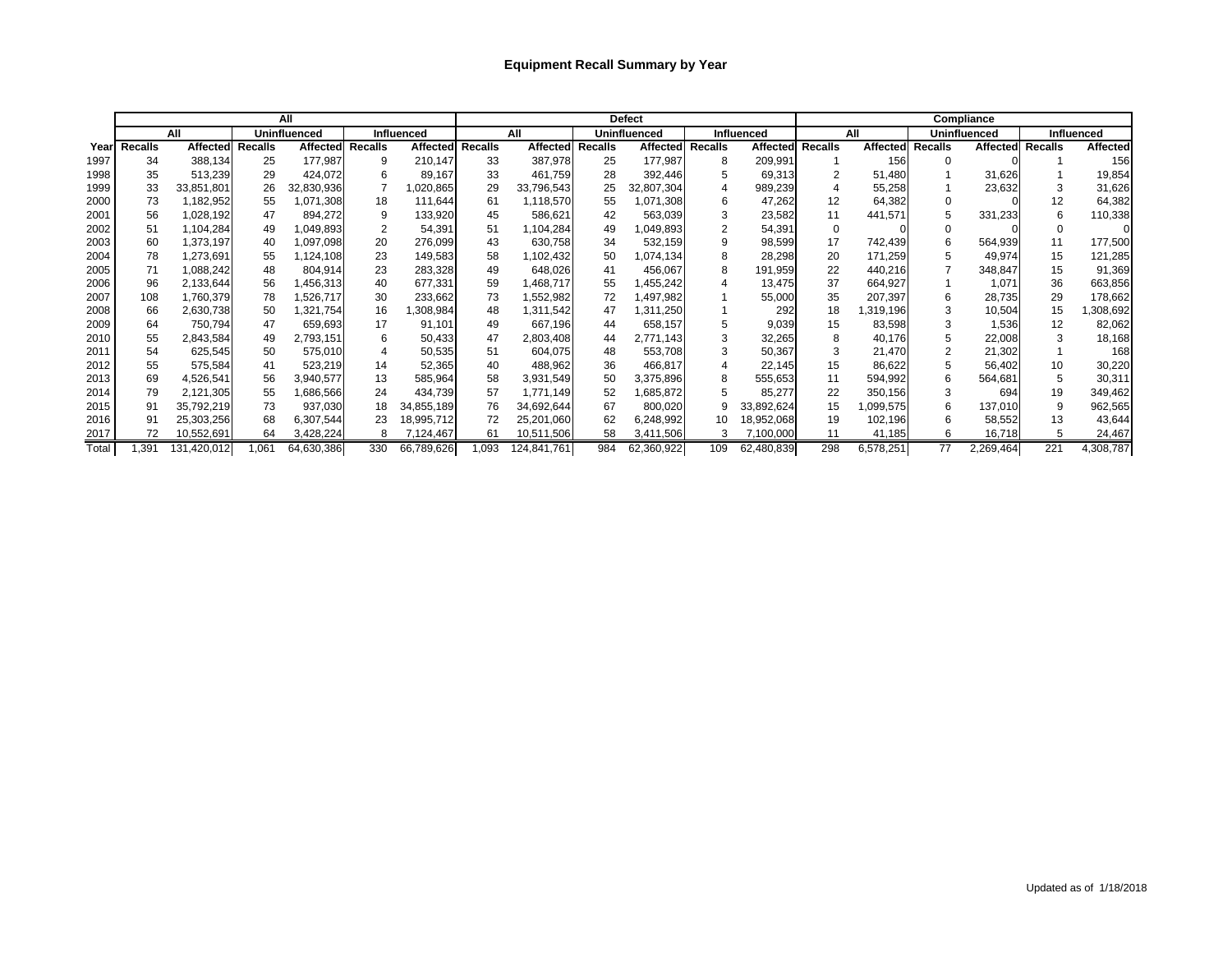## **Child Safety Seat Recall Summary by Year**

|       |                |                 |                     | All             |                |                 |                |                 | <b>Defect</b>  |                     |                | Compliance      |                |                 |                     |                 |                   |                 |  |
|-------|----------------|-----------------|---------------------|-----------------|----------------|-----------------|----------------|-----------------|----------------|---------------------|----------------|-----------------|----------------|-----------------|---------------------|-----------------|-------------------|-----------------|--|
|       |                | All             | <b>Uninfluenced</b> |                 | Influenced     |                 |                | All             |                | <b>Uninfluenced</b> |                | Influenced      | All            |                 | <b>Uninfluenced</b> |                 | <b>Influenced</b> |                 |  |
| Yearl | <b>Recalls</b> | <b>Affected</b> | <b>Recalls</b>      | <b>Affected</b> | <b>Recalls</b> | <b>Affected</b> | <b>Recalls</b> | <b>Affected</b> | <b>Recalls</b> | <b>Affected</b>     | <b>Recalls</b> | <b>Affected</b> | <b>Recalls</b> | <b>Affected</b> | <b>Recalls</b>      | <b>Affected</b> | <b>Recalls</b>    | <b>Affected</b> |  |
| 1997  |                | ,636,327        |                     | 202,914         |                | ,433,413        |                | 34,580          |                |                     |                | 34,580          |                | 1,601,747       | 5                   | 202,914         |                   | ,398,833        |  |
| 1998  |                | 928,406         |                     | 86,500          |                | 841,906         |                | 854,500         |                | 54,500              |                | 800,000         |                | 73,906          |                     | 32,000          |                   | 41,906          |  |
| 1999  |                | 2,325,907       |                     | 6,426           |                | 2,319,481       |                | 2,325,807       |                | 6,326               |                | 2,319,481       |                | 100             |                     | 10 <sub>C</sub> |                   |                 |  |
| 2000  |                | ,383,295        |                     | 815             |                | 4,382,480       |                | 4,164,144       |                |                     |                | 4,164,144       |                | 219,151         |                     | 815             |                   | 218,336         |  |
| 2001  |                | 3,933,456       |                     | 153,887         |                | 3,779,569       |                | 3,891,747       |                | 134,837             |                | 3,756,910       |                | 41,709          |                     | 19,050          |                   | 22,659          |  |
| 2002  |                | 5,044,756       |                     | 110,078         |                | 4,934,678       |                | 973,696         |                | 54,766              |                | 918,930         |                | 4,071,060       |                     | 55,312          |                   | 4,015,748       |  |
| 2003  | 10             | 2,343,929       |                     | 712,886         |                | ,631,043        |                | 2,223,232       |                | 711,726             |                | 1,511,506       | b              | 120,697         |                     | 1,160           |                   | 119,537         |  |
| 2004  |                | 357,475         |                     | 355,849         |                | 1,626           |                | 355,849         |                | 355,849             |                |                 |                | 1,626           |                     |                 |                   | 1,626           |  |
| 2005  |                | 213,055         |                     | 201,616         |                | 11,439          |                | 200,991         |                | 189,552             |                | 11,439          |                | 12,064          | $\overline{2}$      | 12,064          |                   |                 |  |
| 2006  |                | 129,825         |                     | 62,549          |                | 67,276          |                | 67,276          |                |                     |                | 67,276          |                | 62,549          |                     | 62,549          |                   |                 |  |
| 2007  |                | 3,664,521       |                     | 2,353,612       |                | ,310,909        |                | 3,384,512       |                | 2,073,603           |                | 1,310,909       |                | 280,009         |                     | 280,009         |                   |                 |  |
| 2008  | 10             | ,296,036        | 10                  | ,296,036        |                |                 |                | ,130,982        |                | ,130,982            |                |                 |                | 165,054         |                     | 165,054         |                   |                 |  |
| 2009  |                | 530,355         |                     | 22,309          |                | 508,046         |                | 526,246         |                | 18,255              |                | 507,991         |                | 4,109           |                     | 4,054           |                   |                 |  |
| 2010  |                | 54,774          |                     | 54,774          |                |                 |                | 40,982          |                | 40,982              |                |                 |                | 13,792          |                     | 13,792          |                   |                 |  |
| 2011  |                | 883,774         |                     | 89,527          |                | 794,247         |                | 794,247         |                |                     |                | 794,247         |                | 89,527          |                     | 89,527          |                   |                 |  |
| 2012  |                | 71,563          |                     | 71,563          |                |                 |                | 69,675          |                | 69,675              |                |                 |                | 1,888           |                     | 1,888           |                   |                 |  |
| 2013  |                | 75,282          |                     | 36,101          |                | 39,181          |                | 2,962           |                | 2,962               |                |                 |                | 72,320          |                     | 33,139          |                   | 39,181          |  |
| 2014  |                | ,847,416        |                     | 16,655          |                | 7,830,761       |                | 7,674,353       |                | 16,655              |                | 7,657,698       |                | 173,063         |                     |                 |                   | 173,063         |  |
| 2015  |                | 268,934         |                     | 213,753         |                | 55,181          |                | 213,753         |                | 213,753             |                |                 |                | 55,181          |                     |                 |                   | 55,181          |  |
| 2016  |                | 235,492         |                     | 194,668         |                | 40,824          |                | 159,065         |                | 159,065             |                |                 |                | 76,427          |                     | 35,603          |                   | 40,824          |  |
| 2017  |                | 751,583         |                     | 751,583         |                |                 |                | 207,037         |                | 207,037             |                |                 |                | 544,546         |                     | 544,546         |                   |                 |  |
| Total | 125            | 36,976,161      | 76                  | 6,994,101       | 49             | 29,982,060      | 61             | 29,295,636      | 36             | 5,440,525           | 25             | 23,855,111      | 64             | 7,680,525       | 40                  | 1,553,576       | 24                | 6,126,949       |  |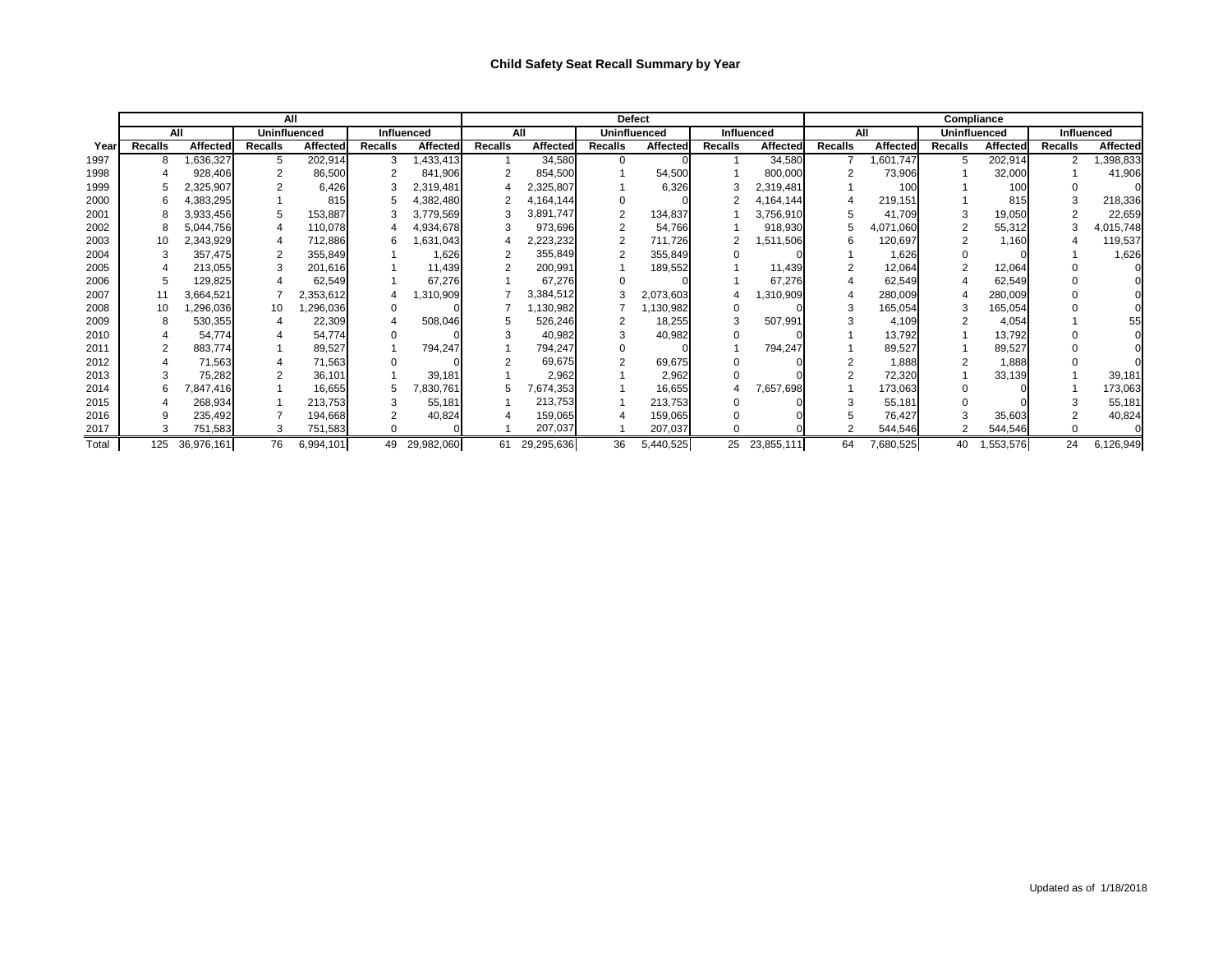|       |              |                  |                     | <b>All</b>       |            |                  |     |                  |     | <b>Defect</b>       |                  | <b>Compliance</b> |                |                 |                     |         |                  |                   |  |
|-------|--------------|------------------|---------------------|------------------|------------|------------------|-----|------------------|-----|---------------------|------------------|-------------------|----------------|-----------------|---------------------|---------|------------------|-------------------|--|
|       |              | All              | <b>Uninfluenced</b> |                  | Influenced |                  |     | All              |     | <b>Uninfluenced</b> |                  | <b>Influenced</b> |                | All             | <b>Uninfluenced</b> |         |                  | <b>Influenced</b> |  |
|       | Year Recalls | Affected Recalls |                     | Affected Recalls |            | Affected Recalls |     | Affected Recalls |     |                     | Affected Recalls | <b>Affected</b>   | <b>Recalls</b> | <b>Affected</b> | <b>Recalls</b>      |         | Affected Recalls | <b>Affected</b>   |  |
| 1997  | 5            | 7,146            | 5                   | 7,146            | $\Omega$   |                  | 2   | 1,496            | 2   | 1,496               | $\Omega$         |                   | 3              | 5,650           | 3                   | 5,650   |                  |                   |  |
| 1998  |              | 597,159          |                     | 597,159          |            |                  |     | 597,159          |     | 597,159             |                  |                   |                |                 |                     |         |                  |                   |  |
| 1999  |              | 6,459            |                     | 6,459            |            |                  |     | 6,336            |     | 6,336               |                  |                   |                | 123             |                     | 123     |                  |                   |  |
| 2000  |              | 14,412,550       |                     | 12,550           |            | 14,400,000       |     | 14,412,550       |     | 12,550              |                  | 14,400,000        |                |                 |                     |         |                  |                   |  |
| 2001  | 10           | 3,804,056        | 9                   | ,004,056         |            | 2,800,000        |     | 3,788,631        |     | 988,631             |                  | 2,800,000         |                | 15,425          |                     | 15,425  |                  |                   |  |
| 2002  | 13           | 679,626          | 13                  | 679,626          |            |                  | 11  | 678,611          | 11  | 678,611             |                  |                   |                | 1,015           |                     | 1,015   |                  |                   |  |
| 2003  | 3            | 745              | 3                   | 745              |            |                  |     | 95               |     | 95                  |                  |                   |                | 650             |                     | 650     |                  |                   |  |
| 2004  | 17           | 571,290          | 17                  | 571,290          |            |                  |     | 567,007          |     | 567,007             |                  |                   |                | 4,283           |                     | 4,283   |                  |                   |  |
| 2005  |              | 134,839          | 8                   | 134,839          |            |                  |     | 58,157           | 5   | 58,157              |                  |                   |                | 76,682          | 3                   | 76,682  |                  |                   |  |
| 2006  | 22           | 589,629          | 22                  | 589,629          |            |                  | 20  | 524,252          | 20  | 524,252             |                  |                   |                | 65,377          |                     | 65,377  |                  |                   |  |
| 2007  |              | 374,826          |                     | 281,420          |            | 93,406           |     | 366,671          |     | 274,924             |                  | 91,747            |                | 8,155           | 3                   | 6,496   |                  | 1,659             |  |
| 2008  | 21           | 8,065,975        | 20                  | 6,265,975        |            | ,800,000         |     | 7,976,954        |     | 6,176,954           |                  | 1,800,000         | 15             | 89,021          | 15                  | 89,021  |                  |                   |  |
| 2009  |              | 169,777          |                     | 169,777          |            |                  |     | 166,173          |     | 166,173             |                  |                   |                | 3,604           | 3                   | 3,604   |                  |                   |  |
| 2010  | 16           | 55,477           | 16                  | 55,477           |            |                  |     | 36,935           |     | 36,935              |                  |                   |                | 18,542          |                     | 18,542  |                  |                   |  |
| 2011  |              | 446,551          |                     | 446,551          |            |                  |     | 395,548          |     | 395,548             |                  |                   |                | 51,003          |                     | 51,003  |                  |                   |  |
| 2012  | 18           | 1,136,314        | 16                  | ,087,433         |            | 48,881           |     | 1,009,340        |     | 1,009,340           |                  |                   | 6              | 126,974         |                     | 78,093  |                  | 48,881            |  |
| 2013  | 11           | 429,404,         | 11                  | ,429,404         |            |                  |     | ,416,988         |     | 1,416,988           |                  |                   |                | 12,416          | 3                   | 12,416  |                  |                   |  |
| 2014  | 13           | 368,720          | 11                  | 322,942          |            | 45,778           |     | 288,945          |     | 288,945             |                  |                   |                | 79,775          | 6                   | 33,997  |                  | 45,778            |  |
| 2015  | 13           | 387,411          | 12                  | 297,411          |            | 90,000           | 10  | 338,499          |     | 248,499             |                  | 90,000            |                | 48,912          | 3                   | 48,912  |                  |                   |  |
| 2016  | 12           | 335,982          | 9                   | 307,300          |            | 28,682           |     | 307,037          |     | 307,037             |                  |                   |                | 28,945          |                     | 263     |                  | 28,682            |  |
| 2017  | 11           | 621,364          | 9                   | 445,891          |            | 175,473          |     | 444,203          |     | 444,203             |                  |                   |                | 177,161         |                     | 1,688   |                  | 175,473           |  |
| Total | 227          | 34,195,300       | 212                 | 14,713,080       | 15         | 19,482,220       | 143 | 33,381,587       | 138 | 14,199,840          | 5                | 19,181,747        | 84             | 813,713         | 74                  | 513,240 | 10 <sup>°</sup>  | 300,473           |  |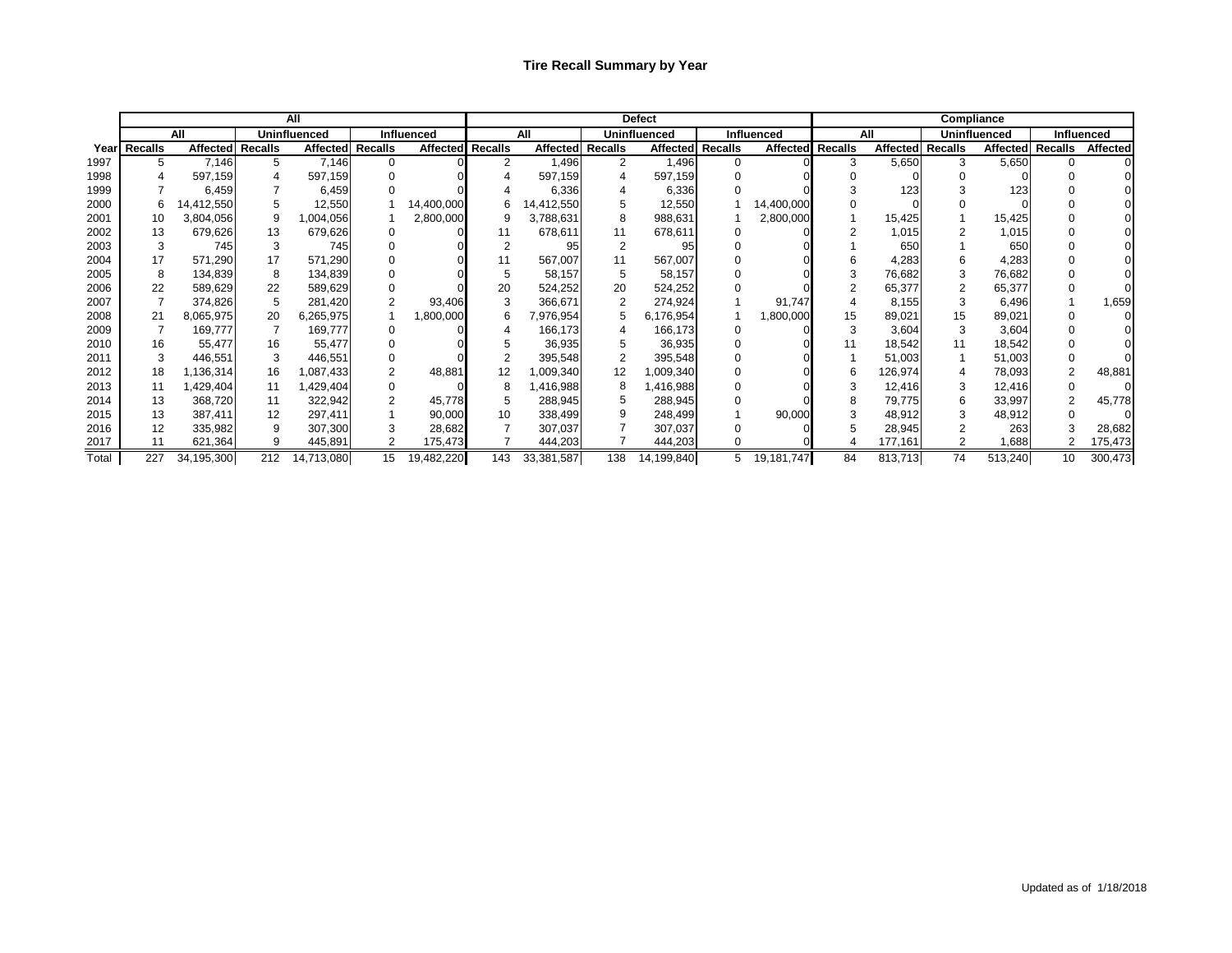